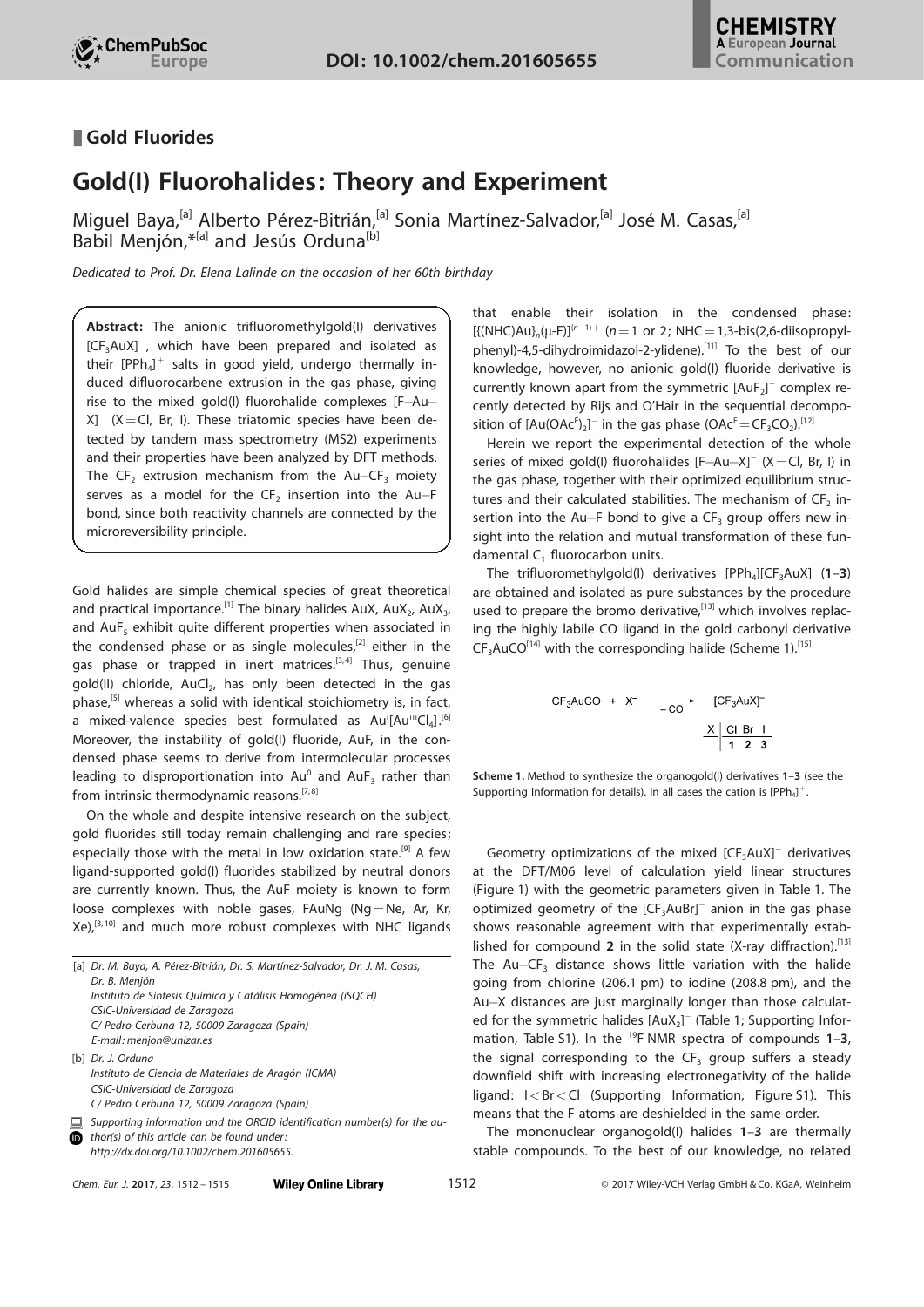

 $[CH<sub>3</sub>AuX]$ <sup>-</sup> species have been obtained yet in the condensed phase, and only recently has the heavier  $[CH_3Au]$ <sup>-</sup> derivative been detected to arise by oxidative addition of I $-CH_3$  to the bare Au<sup>-</sup> anion in the gas phase.<sup>[16]</sup> A related organocopper(I) derivative,  $[CF_3Cu$ ]<sup>-</sup>, was proposed as a key intermediate in Cu-assisted arene trifluoromethylation processes, but it was not detected.<sup>[17]</sup> Compounds  $1-3$  show reasonable stability towards ligand scrambling that might otherwise lead to the symmetric species  $[CF_3AuCF_3]^-$  and  $[AuX_2]^-$ . In fact, no such rearrangement was experimentally observed to occur in solution at room temperature.<sup>[18]</sup> Moreover, given their anionic nature, compounds 1–3 are ideal species for mass-spectrometry studies, which should provide valuable information on fundamental processes taking place at the unimolecular level.<sup>[19]</sup>

Negatively charged  $[CF<sub>3</sub>AuX]$ <sup>-</sup> complexes are efficiently transferred to the gas-phase by electrospray ionization (ESI)  $t$ echniques starting from room-temperature  $CH_2Cl_2/M$ eOH solutions of the pure compounds 1–3. Their standard MS show no



Figure 1. Geometries of the anionic [CF<sub>2</sub>AuX]<sup>-</sup> derivatives optimized at the DFT/M06 level with relevant structural parameters indicated (see Table 1).

sign of ligand scrambling. Upon collision-induced activation of mass-selected  $[CF<sub>3</sub>AuX]$ <sup>-</sup> ions, the mixed [F-Au-X]<sup>-</sup> ions are formed and clearly detected in all three cases (Figure 2, Scheme 2). These experimental conditions preclude side-reactions, such as ligand scrambling and/or disproportionation that might hinder the preparation of the  $[F-Au-X]$ <sup>-</sup> species in the condensed phase. Halide dissociation (Scheme 2 b) is a competing process that is also observed to occur in all cases (Supporting Information, Figures S2–S4). Calculated Au-X bond dissociated energies [kcalmol<sup>-1</sup>] in the  $[CF<sub>3</sub>AuX]<sup>-</sup>$  complexes are as follows: 68.9 (Cl)  $>65.7$  (Br)  $>63.7$  (I).

Table 1. Interatomic distances [pm] in the equilibrium structures obtained for the linear  $[\mathsf{CF}_{3}\mathsf{Aux}]^-$  and  $[\mathsf{FAuX}]^-$  anions at the DFT/M06 level of calculation.<sup>[a]</sup>

| X<br>Au- $C^{[c]}$<br>$Au-F[d]$<br>$Au-X$<br>$Au-X$<br>$Au-X$<br>$\mathsf{C}$<br>206.1<br>234.4<br>201.3<br>229.7<br>231.8<br>222.6<br>$207.1^{[e]}$<br>$247.2^{[e]}$<br>Br<br>201.9<br>242.1<br>233.9<br>244.7<br>208.8<br>263.6<br>257.3<br>250.6<br>202.9<br>261.7<br>[a] Data corresponding to symmetric $[AuX_2]$ anions and diatomic AuX<br>molecules are also included for comparison. All the triatomic species are<br>exactly linear, as are the [CF <sub>3</sub> AuX] <sup>-</sup> anions. [b] Values taken from Ref. [21]. | [CF <sub>3</sub> AuX] |  | $[FAuX]^-$ | $[AuX_2]^-$ | $AuX^{[b]}$ |
|---------------------------------------------------------------------------------------------------------------------------------------------------------------------------------------------------------------------------------------------------------------------------------------------------------------------------------------------------------------------------------------------------------------------------------------------------------------------------------------------------------------------------------------|-----------------------|--|------------|-------------|-------------|
|                                                                                                                                                                                                                                                                                                                                                                                                                                                                                                                                       |                       |  |            |             | $Au-X$      |
|                                                                                                                                                                                                                                                                                                                                                                                                                                                                                                                                       |                       |  |            |             |             |
|                                                                                                                                                                                                                                                                                                                                                                                                                                                                                                                                       |                       |  |            |             |             |
|                                                                                                                                                                                                                                                                                                                                                                                                                                                                                                                                       |                       |  |            |             |             |
| [c] Similar Au-C distances were found in the crystal structures of the ho-<br>moleptic salts $[N(PPh_3)_2][Au(CF_3)_2]$ (206.5(6) pm) <sup>[36]</sup> and $[PPh_4][Au(CF_3)_2]$<br>$(203.3(2)$ pm). <sup>[14a]</sup> [d] ln the free diatomic AuF molecule, Au-F=<br>191.84 pm. <sup>[8]</sup> [e] Experimental interatomic distances in the crystal of<br>[PPh.][CF.AuBr]<br>are as follows: Au-C 211.9(5) pm and Au-Br                                                                                                              |                       |  |            |             |             |



Figure 2. Detection of the mixed [FAuX]<sup>-</sup> anions (X = Cl, Br, I) formed by collision-induced dissociation of the corresponding  $[\text{CF}_3\text{AuX}]^-$  species (labeled  $[M]$ <sup>-</sup>) in quadrupole ion-trap MS<sup>2</sup> experiments.





Geometry optimizations of the triatomic  $[F-Au-X]$ <sup>-</sup> anions were performed to find out their structural arrangement and the results were characterized vibrationally (see the Supporting Information for details). All three anions show a linear structure with  $C_{\infty}$  symmetry (Figure 3) and the interatomic distances given in Table 1. Taking the neutral diatomic AuF molecule as a reference (Au-F 191.84 pm),  $[8]$ the coordination of an additional X @ ligand results in elongation of the Au-F bond by ca. 10 pm,<sup>[20]</sup> thus becoming comparable to the bond length observed in the neu-



Figure 3. Geometries of the mixed [FAuX]<sup>-</sup> anions optimized at the DFT/M06 level with relevant structural parameters indicated (see Table 1).

tral FAu(NHC) complex  $(Au-F 202.8(8) pm)$ .<sup>[11b]</sup> In the same way, the Au-X bond is elongated by a similar amount with respect to the diatomic AuX molecules<sup>[21]</sup> upon  $F^-$  coordination. Addition of  $F^-$  to the heavier gold halides, AuX, was precisely the method originally suggested by Schwerdtfeger to prepare the mixed  $[F-Au-X]$ <sup>-</sup> derivatives.<sup>[22]</sup> However, we are not aware that this method has yielded any positive results so far.

In the absence of external acids, $[23]$  decomposition of trifluoromethyl metal derivatives is commonly assumed to follow the tautomeric equilibrium shown in Scheme 3 a as identified by

240.5(1) pm.<sup>[13]</sup>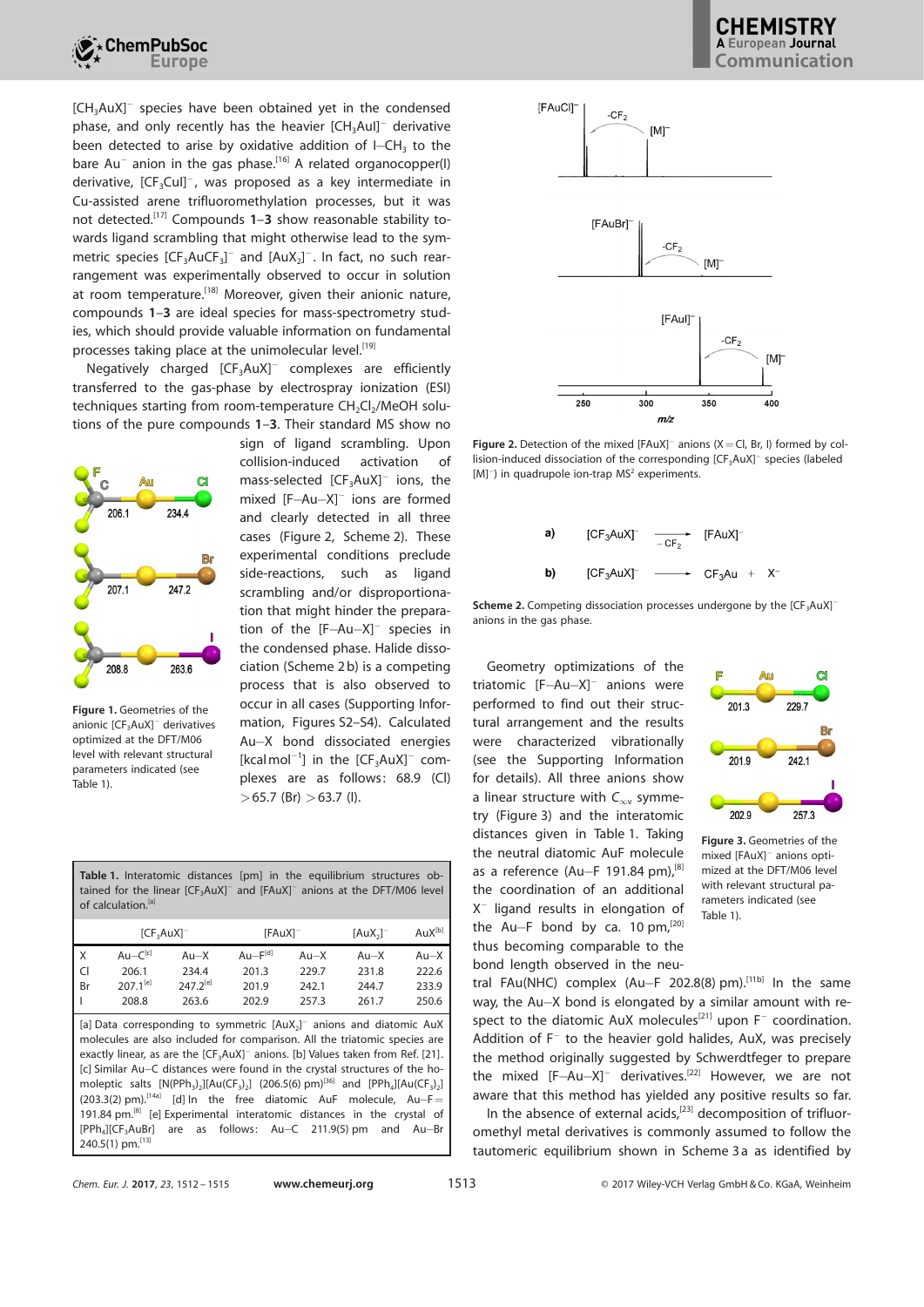



Scheme 3. Tautomeric equilibrium applying to trifluoromethyl metal derivatives: a) in general, and b) evidenced in ruthenium(II) systems;  $[Ru] = (R_3P)RuH(CO)$  and  $PR_3 = PiPr_3$ ,  $PMetBu_2$ .<sup>[24]</sup>

Caulton in organoruthenium systems (Scheme 3b). $^{[24]}$  This mechanism was also suggested to apply to the decomposition of [CF<sub>3</sub>MR]<sup>-</sup> ions in the gas phase (M=Cu, Ag, Au; R=F, CF<sub>3</sub>,  $OAc<sup>F</sup>$ ).<sup>[12]</sup> With regard to our own system, this mechanism is commented on in detail in the Supporting Information.

We have now found a lower-energy path for the  $[CF_3AuX]$ <sup>-</sup> decomposition that differs from the standard mechanism as no difluorocarbene metal intermediate [M]CF<sub>2</sub> is involved. This alternative mechanism (Figure 4) comprises the following



Figure 4. Energy profile of the lower-energy  $CF_2$  extrusion path from the organogold [CF-Aul]<sup>-</sup> derivative (see the Supporting Information, Figures S7 and S8 for structural details of the intermediates involved). The same but reverse profile applies to the  $\textsf{CF}_2$  insertion into the Au $\textsf{-F}$  bond. For color code, see Figure 1.

steps: 1) weakening of the Au-C bond in favor of a Au-F bond through a transient  $\eta^2$ -coordinated F<sub>2</sub>C–F unit (Scheme 4a); 2) complete loss of the Au-C interaction in the transition state (TS1), which features an uncommon fluoridebridging  $F_2C-F-[Au]$  unit (Scheme 4b); and 3) release of the unsaturated  $C\mathcal{F}_2$  unit from the ensuing van der Waals complex (VdW1) that leaves the triatomic  $[F-Au-X]$ <sup>-</sup> species. The last step involves just a small dissociation threshold of <3 kcal  $mol^{-1}$ .

Owing to the microreversibility principle, the mechanism just discussed also applies to the  ${}^1C_2$  insertion into the Au-F bond. Thus, the interaction of free  ${}^tC\mathsf{F}_2$  with the electron density of the F ligand results in slight stabilization and entails little structural modification in any of the moieties involved. This interaction confirms the inherently ambiphilic character of the singlet fluorinated divalent carbon atom that bears both a lone pair and an empty p orbital, the latter being involved in partial  $F(p) \rightarrow C(p)$   $\pi$ -donation.<sup>[25–29]</sup> The strengthening of this



Scheme 4. Structural patterns involving C-F--M interactions: a) transient species formed upon thermal excitation of  $[CF<sub>3</sub>AuX]<sup>-</sup>$ ; b) transition state in the  $CF_2$  extrusion/insertion path given in Figure 4 (see the Supporting Information, Figure S7 for structural details); c) global minimum calculated for LiCF<sub>3</sub> in the gas phase<sup>,[33a]</sup> d) central core of the Li(CF<sub>2</sub>CF<sub>3</sub>) $\cdot$ 2 Et<sub>2</sub>O dimer in the crystal.<sup>[32]</sup>.

F<sub>2</sub>C····F-[Au] interaction in the initial van der Waals complex leads to significant elongation of the Au-F bond, which, in the transition state (Au-F ca. 215 pm; Scheme 4 b), is substantially longer than in the fluoride-bridged dinuclear complex  $[{ {(NHC)Au}_{2}(\mu-F)}][BF_{4}]$  (Au-F 206.0(1) pm).<sup>[11a]</sup> The metallotropic shift from F to C through a transient  $Au(\eta^2-F-CF_2)$  species (Scheme 4a) leads to the final insertion product  $[CF_3AuX]^{-}$ . Along the reaction path, the carbon atom gradually increases the number of substituents from two in the initial carbene to three in the transition state and four in the final product. The global insertion process takes place in an almost barrierless way and results in large stabilization, so it might be experimentally feasible.<sup>[30]</sup>

It is worth noting that the structures of both the transition state and the transient species referred to in the mechanism just discussed find support in the chemistry of lithium carbenoids.<sup>[31]</sup> Thus, the bridging role of the F-C unit was substantiated in the crystal structure of the  $Li(CF_2CF_3)$  $\cdot$ 2Et<sub>2</sub>O dimer (Scheme 4d),<sup>[32]</sup> while a Li( $\eta^2$ -F-CF<sub>2</sub>) interaction was found to be the global minimum for LiCF $_3$  in the gas phase (Scheme 4 c).[33] Both perfluoroalkyl lithium systems are known to release the corresponding fluorinated carbene upon LiF elimination in a sometimes violent process.<sup>[34]</sup> Considering that our gold systems also release  $CF<sub>2</sub>$  without the need of any actual metal carbene intermediate, they can properly be termed gold carbenoids.<sup>[35]</sup>

In summary, the anionic organogold(I)  $[CF<sub>3</sub>AuX]<sup>-</sup>$  complexes  $(X=Cl, Br, I)$  are found to perform as gold carbenoids, since they undergo  $CF_2$  extrusion in the gas phase affording the mixed gold(I) fluorohalide [F-Au-X]<sup>-</sup> complexes. The experimental detection of these simple, triatomic species demonstrates that AuF can indeed be stabilized by heavier-halide coordination, as formerly suggested by Schwerdtfeger.<sup>[22]</sup> These species might, however, be difficult to isolate in the condensed phase unless facile ligand scrambling is precluded. An unconventional  $CF_2$  insertion/extrusion mechanism not involving any metal carbene intermediate has been identified, which might be relevant to difluoromethylation processes mediated by late transition metals.